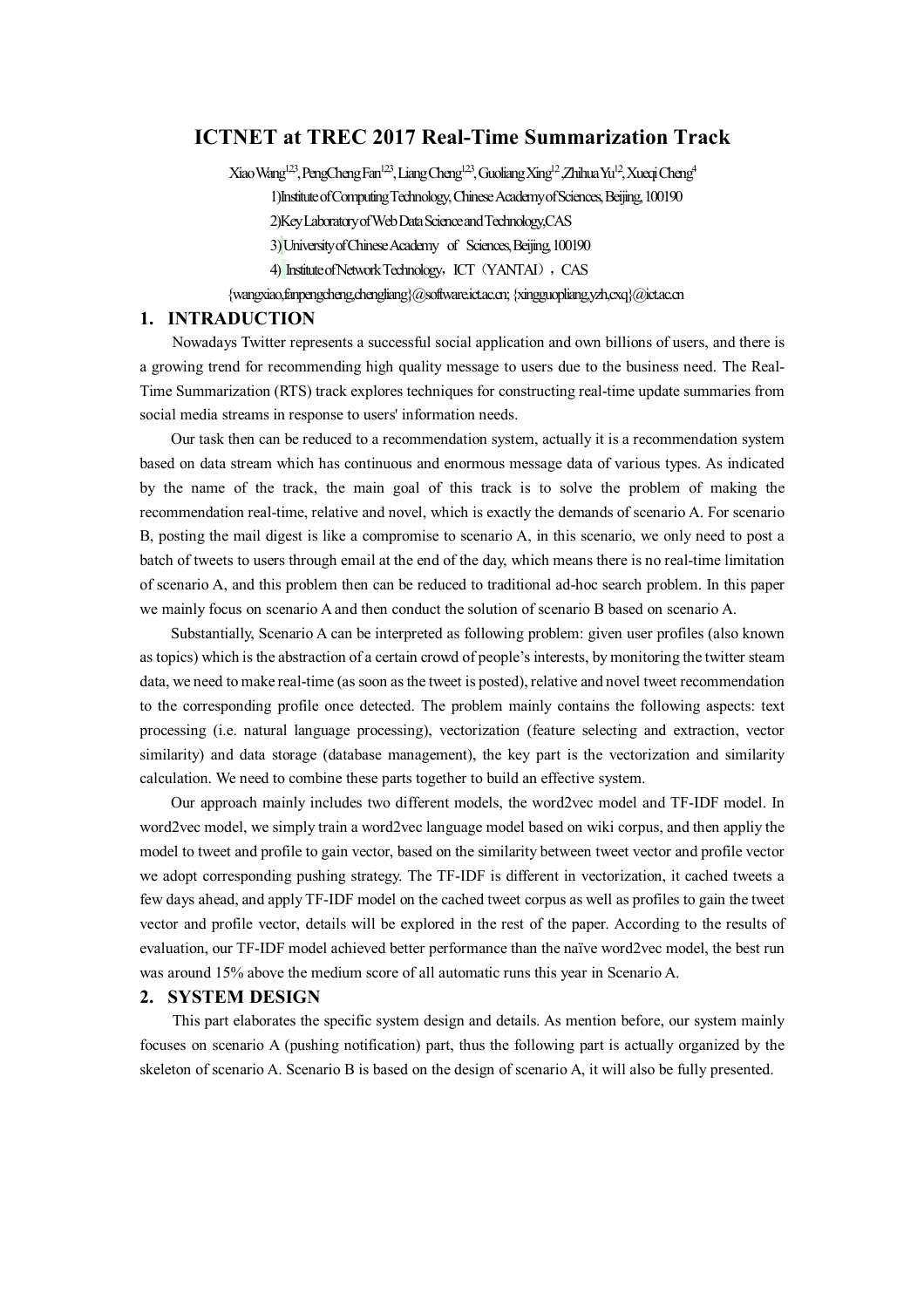



Our system is a linear system, as showed in Figure 2-1, it is constructed of data loading module, preprocess module, feature extraction module and pushing strategy module in sequential order. The logic is clear to follow, first we load tweet data and profile data, then implement the preprocessing of the tweet text and profile text, next we present the tweet text and profile text in vector, calculate the similarity between them, and pushing the tweet according to the pushing strategy. The details of each module will described below.

### **2.1. Data loading**

 In pushing notification part (Scenario A), since we need to push tweets to users in real-time, we cannot afford too much time in the whole process. Therefore, the system must be able to achieve the tweet pushing fast enough. Intuitively, we load the tweet one by one. We first sample the twitter stream( $1\%$ ) by twitter tools<sup>1</sup> and cache the sample data in database. Here we cache the data because of the need of constructing the TF-IDF model, besides, the cached data is necessary for email digest (Scenario B).

 Once the tweet data is cached, we load the data from database and move into next system module, here we need to pay attention to control the speed of loading data, ensuring that the loading speed is slower then sampling speed otherwise we would encounter database error.

 For user profiles, we can obtain the profiles through REST API officially provided by NIST. These profiles are JSON format file, they can be loaded directly.

#### **2.2. Preprocess**

 For twitter data, the preprocess module is necessary for handling the text data since normally the original data always includes many noises, we take different strategies to clean the noises and keep the main information. Our principle is keep the text information to maximum because we believe the most valuable information is always presented by the text.

**2.3.1. Non-ASCII Filtering:** Some tweets has a lot of emoticons and signals in text content. To keep the system more effective, we regard them as noises and filter them out.

**2.3.2. Non-English Filtering:** We just keep the English tweets in our system as required by the track, so we filter all non-English tweets from the raw data.

**2.3.3. Too-Short Filtering:** We believe that those too short tweets are too hard to get useful information. If we kept them, the vectorization result would not be good. Thus we filter these too short tweets. Basically, if a tweet is less than three words, it will be regarded as noises and will be cleaned.

**2.3.4. URL Filtering:** If we want to calculate the similarity between a tweet and profile, we should pay more attention on text content. We filter the URLs in tweet text content by adding a URL filter.

**2.3.5. Hashtags-Retweet Filtering:** We remove all hashtags and retweet information in the raw tweet data. Keeping hashtags will result in bad performance in our system so we remove them, specifically, for retweet we only retain the original tweet text of all retweets.

For user profiles, the JSON file already has decent format so we just skip the preprocess procedure.

 $\ddot{ }$ 

<sup>&</sup>lt;sup>1</sup> https://github.com/lintool/twitter-tools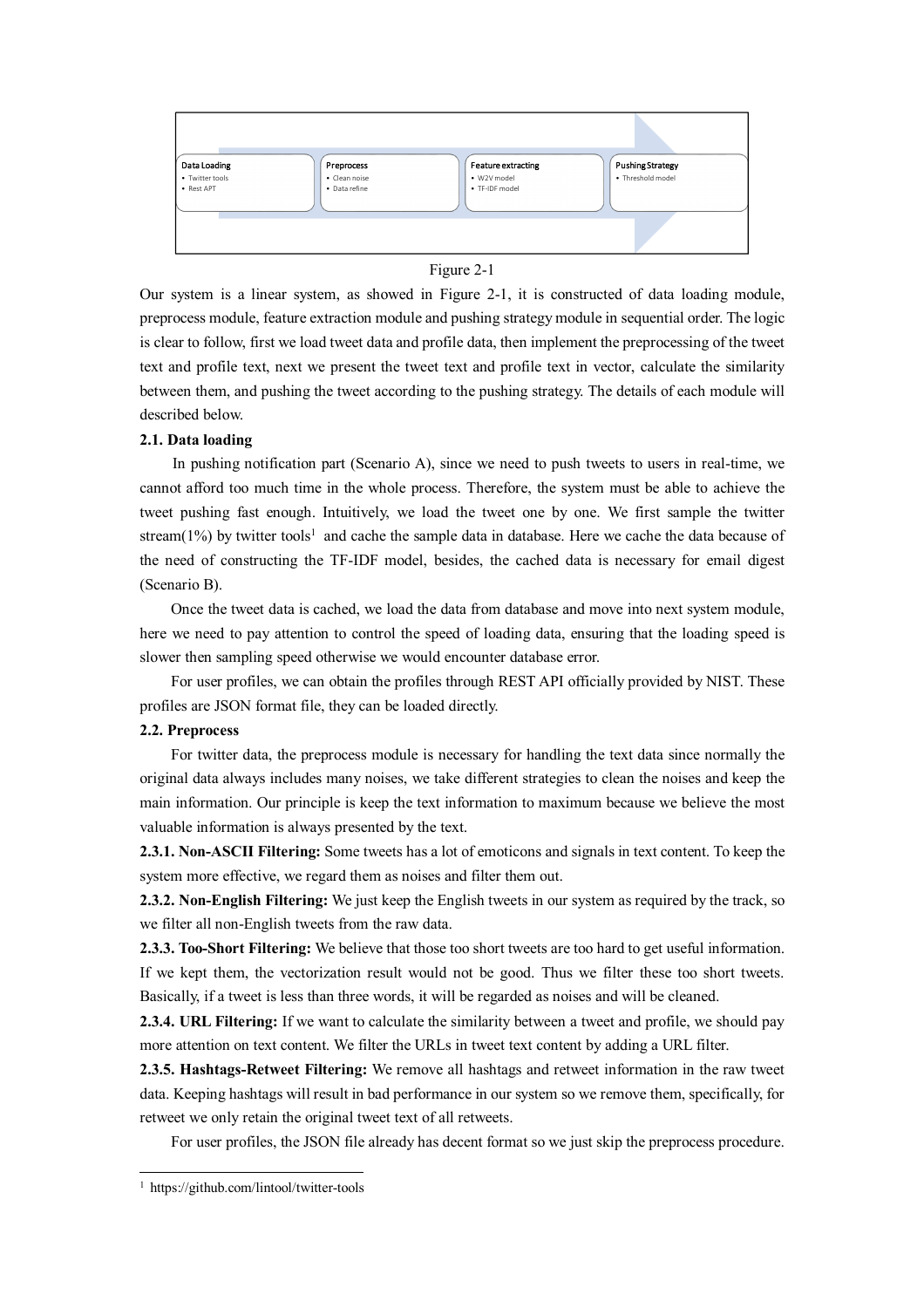However, we still need to do some expansion for these profiles, and it turns out that the "title" expansion has the best performance in our system, this will be discussed our feature extraction module next.

#### **2.3. Feature extraction**

 This module is the key module of our system since it defines the way of text vectorization, which is crucial for similarity calculation and message pushing. In our system, the vectorization for tweet and profile is the same, we mainly adopt two models, the word2vec model and TF-IDF model.

#### **2.3.1. Text refining**

 First we have to refine our preprocessed tweets and profiles. We mainly have three operations. 1) Stopwords filtering. We keep a stopword table in our system and then filter all the stopwords in the text (tweets and profiles). 2) Lemmatization. This is the common procedure in natural language processing, the purpose is to get the original form of the word, by means of this we can reduce the unnecessary dimension in vectorization. 3) Stemming. We only keep the necessary meaning part for words, this is the old trick like lemmatization which will help enhance the performance in vectorization. Then the refined text will be updated from the database for the next procedure of vectorization by the model.

### **2.3.2. Modeling**

 As mentioned above, we mainly take two different models to build our system, and they are implemented in our three submitted runs, we will compare and analyze the performance between them. **word2vec model**: This model is naïve word2vec<sup>2</sup> model. We use Wiki corpus we crawled to train the word2vec model, and then obtain the word vector of text by the trained model. For tweet, we simply take the average after sum the word vector to get tweet vector. For profiles, we only take "title" part of a profile to get the corresponding vector like tweet. In this model, the main work load is the training process of the model as well as the corpus crawling. Our first run (ICTNET-Run1) adopted this model.

**TF-IDF model:** Strictly, TF-IDF is not a model, actually it is only a technique in VSM (vector space model), here we use TF-IDF is for the convenience to elaborate. In this model, first we used the cached tweet data and profiles from database as corpus to train the TF-IDF model, here we use third-part library to train it.<sup>3</sup> Particularly, for profile, we only use the "title" part, but we also need to do some expansion. Here we mainly take two ways to expansion. One way is to use the "description" part of the original profile to expand it because the "description" part is the detail information of "title" part which may complement the information for the single "title" part. The other way is to use google search API the expand the "title". We observe that some "title" is abbreviation of some entry like people's name or some specific place, and we cannot have more information in even "description" part of the profile, thus we decide to use the google search API to gain the most relative text information to expand the "title" part. In our run, we take the first 3 result by using the "title" as query.

 Next, after we trained the TF-IDF model, we can get the tweet vector and profile vector of the same dimension, simply we take the average of the sum of the words in text like before. The rest part is the similarity calculation between tweet vector and profile vector. Our second and third run (ICTNET-Run2/ICTNET-Run3) used this model, with different parameters.

### **2.3.3. Similarity**

 $\overline{a}$ 

 We calculate the similarity to decide whether they are relative, the higher similarity, the higher relativeness, this is the same between tweets. We use the standard cosine similarity to calculate the similarity score.

<sup>2</sup> https://github.com/RaRe-Technologies/gensim

<sup>3</sup> https://github.com/scikit-learn/scikit-learn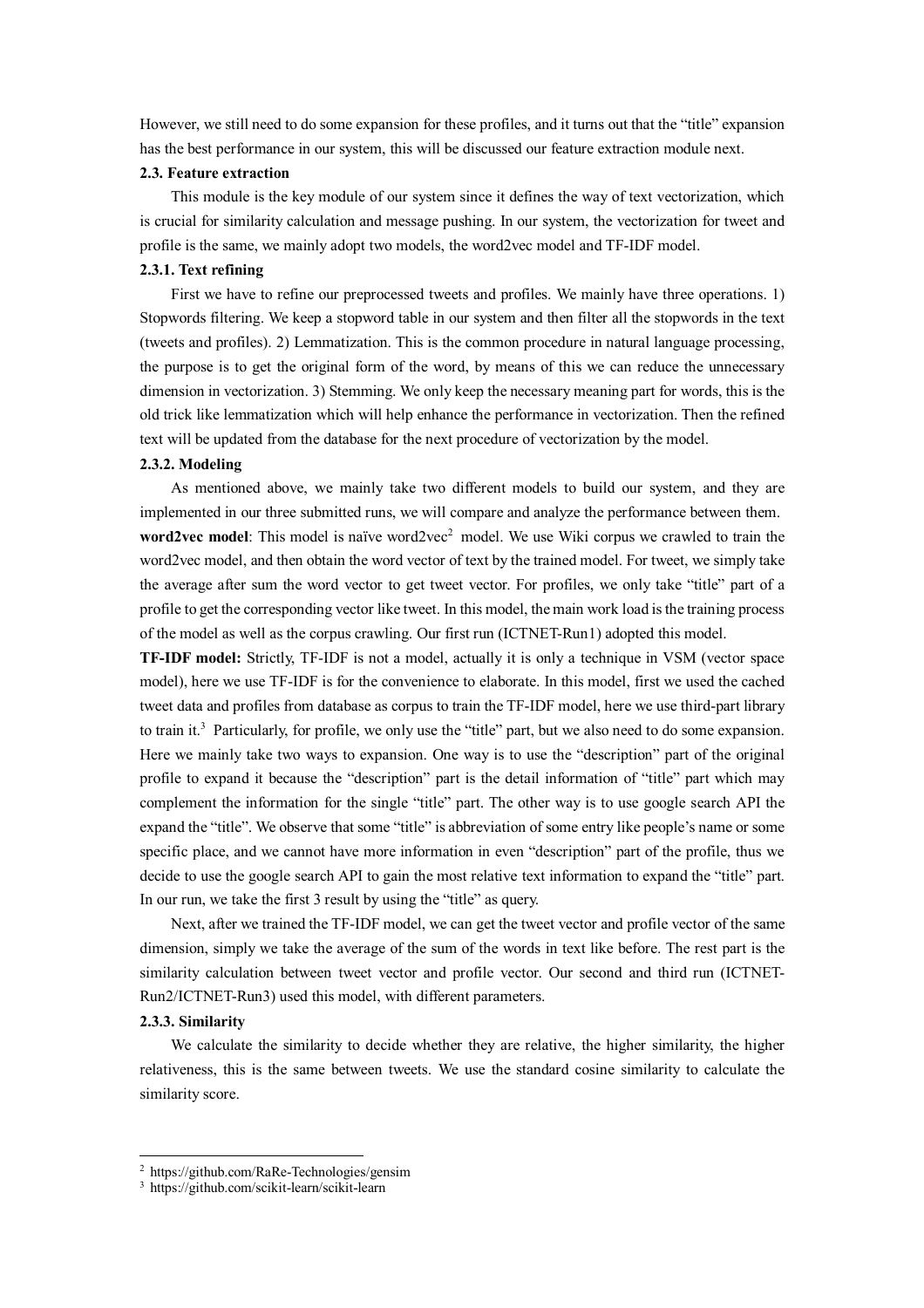$$
sim \: i \: l \: a \: r \: i \: t \: y \: = \: \cos \left(\theta\right) = \frac{A \cdot B}{|A| \cdot |B|} = \frac{\sum_{i=1}^{n} A_i B_i}{\sqrt{\sum_{i=1}^{n} A_i^2} \sqrt{\sum_{i=1}^{n} B_i^2}}
$$

Formula 2-1

Where  $A_i$  and  $B_i$  are the components of A and B respectively.

### **2.4. Pushing strategy**

 For scenario A, our pushing strategy takes the philosophy of simple, basically it is a threshold model. First we set a threshold of similarity score to judge whether a tweet is relative to a user profile, then after we calculated the similarity score, if the similarity score has exceeded the threshold, then we come into the novelty check. For novelty, we set another threshold, since we can push at most 10 tweets to one profile per day, so for each profile, we maintain a pushing queue. Once the tweet is qualified for the relativeness, we calculate the similarity between this tweet and each tweet in the pushing queue, if all the similarity score is under the novelty threshold (the higher similarity between tweets, the less novel of the new tweet), we push the tweet to the corresponding profile through the REST API.



Figure 2-2

For scenario B, one thing to notice is that the email digest does not require novelty, as shown in Figure 2-2, our policy is to store all the similar tweet that pass the relativeness threshold in scenario A into database, at the end of the day, we sort all these tweets by the similarity score and choose the first 100 tweets as the email digest.

|                    | Relativeness threshold | Novelty threshold |
|--------------------|------------------------|-------------------|
| <b>ICTNET-Run1</b> | 0.80                   | 0.60              |
| ICTNET-Run2        | 0.53                   | 0.80              |
| ICTNET-Run3        | 0.65                   | 0.95              |

Here we list our parameter table.

### Table 2-1

# **3. EVALUATION RESULTS**

The evaluation period for TREC 2017 RTS is finally from July 25 00:00:00 UTC to August 3 23:59:59 UTC. In this period, all participated systems will perform their runs and submit the results after evaluation include ours.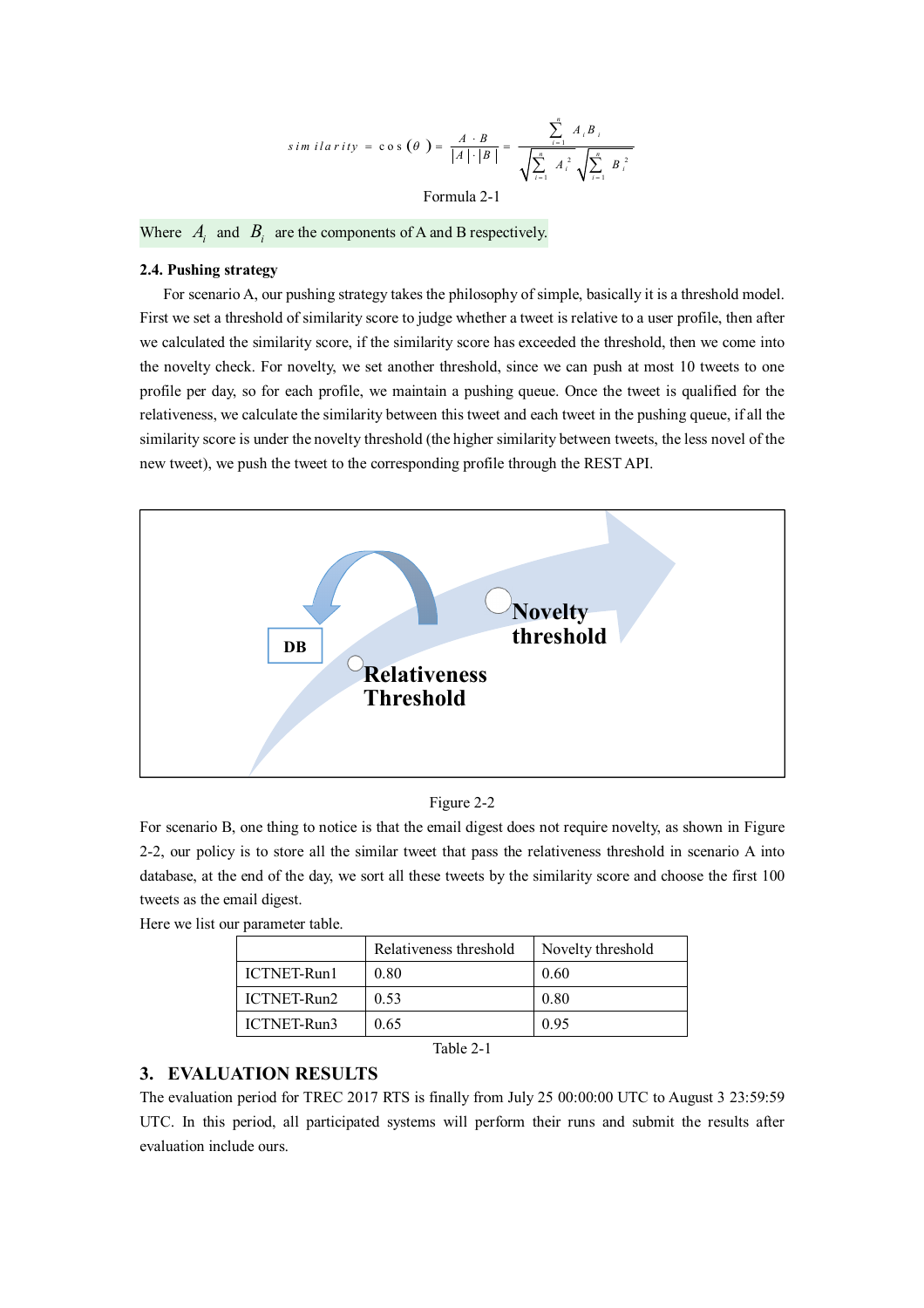| For scenario A, the evaluation metrics include Expected Gain (EG) and Normalized Cumulative Gain           |  |  |  |  |  |  |  |  |
|------------------------------------------------------------------------------------------------------------|--|--|--|--|--|--|--|--|
| (nCG), according to the final official email feedback, we list our overall performance in Table 3-1 below. |  |  |  |  |  |  |  |  |

|              | $EG-p$ | $EG-1$ | $nCG-p$ | $nCG-1$ |  |  |
|--------------|--------|--------|---------|---------|--|--|
| Medium score | 0.2194 | 0.1951 | 0.2095  | 0.1826  |  |  |
| ICTNET-Run1  | 0.1959 | 0.0667 | 0.1751  | 0.0458  |  |  |
| ICTNET-Run2  | 0.2444 | 0.1976 | 0.2455  | 0.1987  |  |  |
| ICTNET-Run3  | 0.2338 | 0.2005 | 0.2227  | 0.1893  |  |  |
|              |        |        |         |         |  |  |

Table 3-1

As we can see from Table 3-1, the medium score of all participated runs is in the first row, overall our best run (ICTNET-Run2) outperform the medium run at each metrics. Especially in EG-p and nCG-p, our second run have nearly 15% and 20% enhancement separately.

For scenario B, basic metric this year is Normalized Discounted Cumulative Gain (nCG), the results of our runs are in Table 3-2.

|                    | $nDCG(a)10-p$ | $nDCG@10-1$ |  |  |  |
|--------------------|---------------|-------------|--|--|--|
| Medium score       | 0.2194        | 0.1865      |  |  |  |
| ICTNET-Run1        | 0.1208        | 0.1143      |  |  |  |
| <b>ICTNET-Run2</b> | 0.2047        | 0.1381      |  |  |  |
| ICTNET-Run3        | 0.2185        | 0.1527      |  |  |  |
| T11.22             |               |             |  |  |  |

### Table 3-2

From Table 3-2 we can see that our system has ordinary performance in scenario B, the best run (ICTNET-Run3) is only close to the medium score in  $nDCG@10-p$ . The reason is not hard to find because our system is mainly focused on scenario A, for scenario B, we just sort the similar tweet passed the relative threshold. Substantially, scenario A only consider the current similarity between tweet and profile due to the requirement of real-time, however in scenario B we have to consider the overall similarity between tweet and profile in a whole day, this is different with real-time scenario, so the simply sorting would not have good performance.

According to the two tables, we can tell that our TF-IDF model (used in ICTNET-Run2 and ICTNET-Run3) outperforms our word2vec model, we have concluded the reason mainly come from the fact that the word2vec model has not utilized the information of twitter data and profiles, only the Wiki corpus is not enough to present the real text vector.

We also list our "strict" and "lenient" precision of Scenario A below and compare them with TREC 2016 top 10 runs, our best run (ICTNET-Run2) has decent performance according to the rank.(last row)

| Rank | Team Best Run      | Precision(strict) | Precision(lenient) |
|------|--------------------|-------------------|--------------------|
|      | $CLIP-A-1-08$      | 0.5028            | 0.5083             |
|      | UmdHcilBaseline-49 | 0.4762            | 0.4762             |
|      | PRNATaskA3-36      | 0.3883            | 0.4369             |
|      | iritRunBiAm-21     | 0.3792            | 0.3906             |